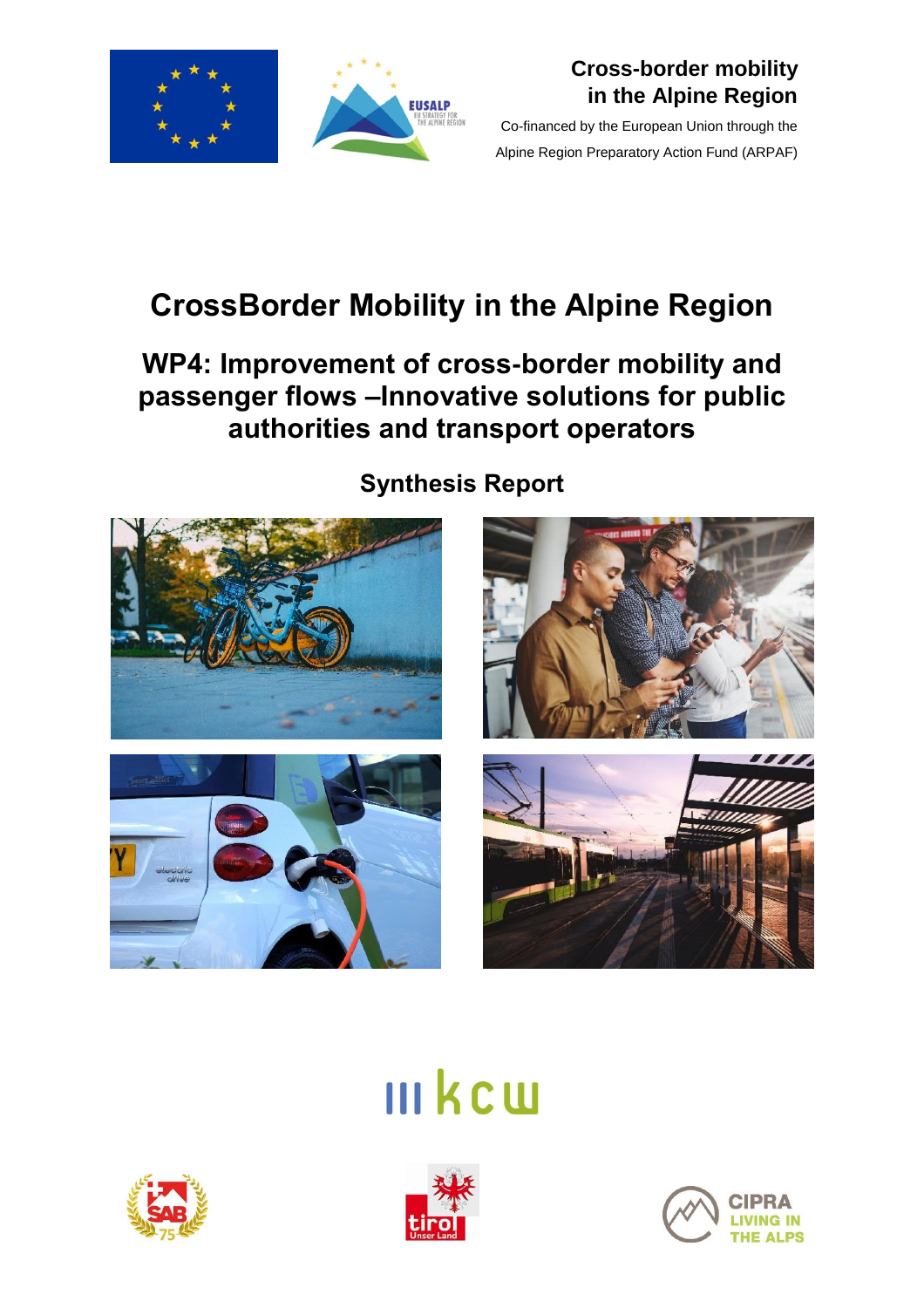## **Contents**

| $\mathbf 1$    |                                                                      |                                                                                  |  |  |  |  |
|----------------|----------------------------------------------------------------------|----------------------------------------------------------------------------------|--|--|--|--|
| $\overline{2}$ | Innovative mobility solutions-best practice examples and stakeholder |                                                                                  |  |  |  |  |
| 3              |                                                                      |                                                                                  |  |  |  |  |
| $\overline{4}$ |                                                                      |                                                                                  |  |  |  |  |
|                | 4.1                                                                  | Workshop 1: Integrated tariff and ticketing systems in cross-border              |  |  |  |  |
|                |                                                                      | 4.2 Workshop 2: The potential of further innovative mobility solutions in border |  |  |  |  |
|                |                                                                      | 4.3 Workshop 3: Links between innovative mobility solutions and mobility         |  |  |  |  |
| 5              | Summary of the potentials of innovative mobility solutions and final |                                                                                  |  |  |  |  |
| 6              |                                                                      |                                                                                  |  |  |  |  |
|                | 6.1                                                                  |                                                                                  |  |  |  |  |
|                | 6.2                                                                  |                                                                                  |  |  |  |  |

#### **Contents of this document**

- **This report gathers the findings of the project "Improvement of cross-border mobility and** passenger flows–Innovative solutions for public authorities and transport operators".
- Based on the experiences of three local workshops, this synthesis report summarises the potentials of innovative mobility solutions and provides public authorities and transport providers with concrete steps for implementation.
- Corresponding with the topics of the three workshops, one chapter is dedicated to the potentials of creating integrated tariff and ticketing systems in cross-border commuter hot spots, a second chapter to the potential of innovative mobility solutions in border regions, and a third chapter to the links with mobility management.





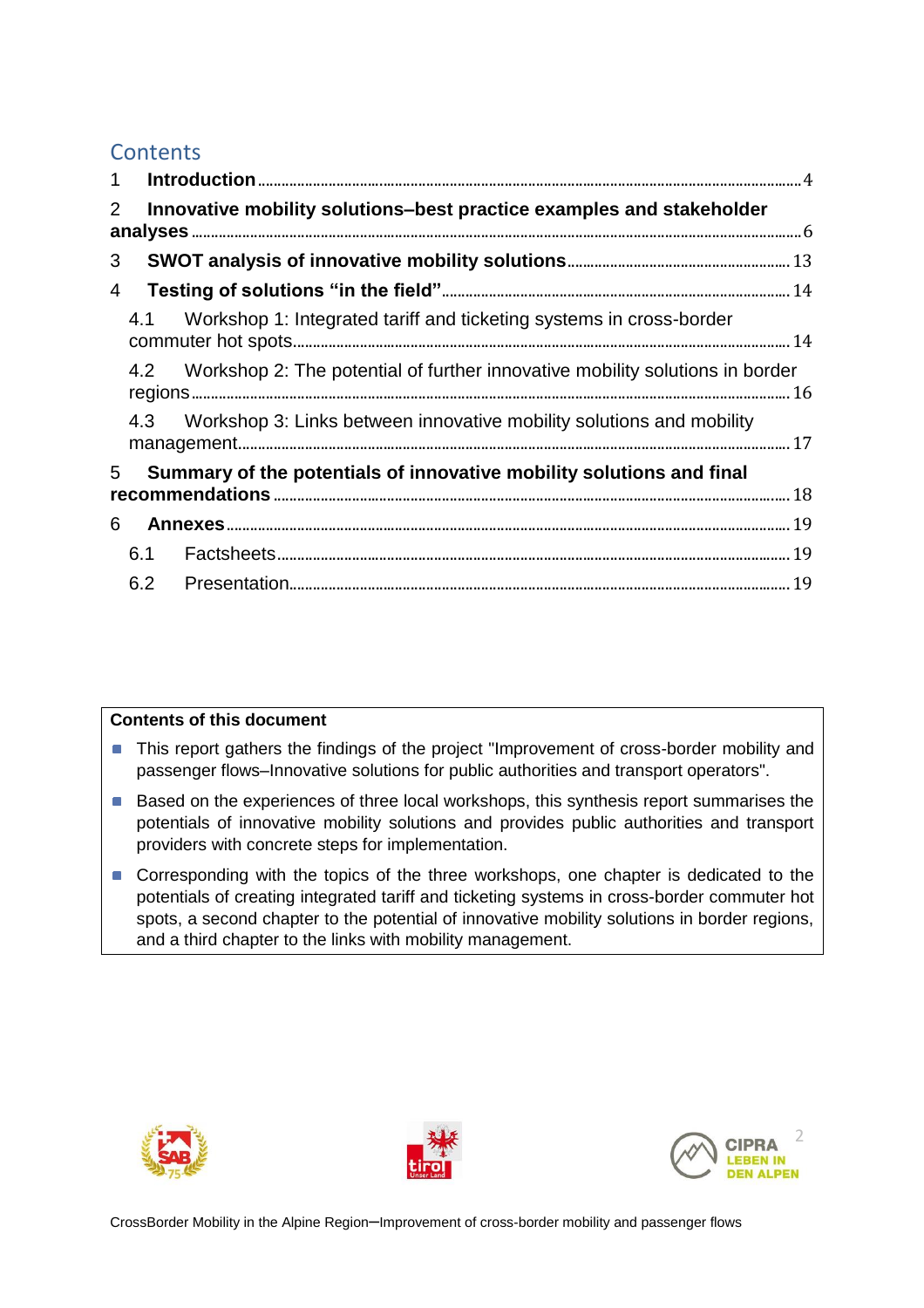## **List of Abbreviations**

| EU              | European Union                             |
|-----------------|--------------------------------------------|
| <b>EUSALP</b>   | EU-Strategy for the Alpine Region          |
| <b>PTA</b>      | <b>Public Transport Authority</b>          |
| <b>PTO</b>      | <b>Public Transport Operator</b>           |
| <b>SWOT</b>     | Strengths-Weaknesses-Opportunities-Threats |
| TfL             | <b>Transport for London</b>                |
| <b>VVT</b>      | <b>Verkehrsverbund Tirol</b>               |
| WP1             | <b>Working Package 1</b>                   |
| WP <sub>2</sub> | <b>Working Package 2</b>                   |
| WP3             | <b>Working Package 3</b>                   |
| WP4             | <b>Working Package 4</b>                   |
| WS <sub>1</sub> | <b>Working Step 1</b>                      |
| WS <sub>2</sub> | <b>Working Step 2</b>                      |
| WS3             | <b>Working Step 3</b>                      |
| WS4             | <b>Working Step 4</b>                      |

**Study completed by:**



**KCW** GmbH Strategie und Managementberatungen für öffentliche Dienstleistungen [www.kcw-online.de](http://www.kcw-online.de/)  Bernburger Straße 27 D - 10963 Berlin Tel.: +49 30 4081768–60 [info@kcw-online.de](mailto:info@kcw-online.de)





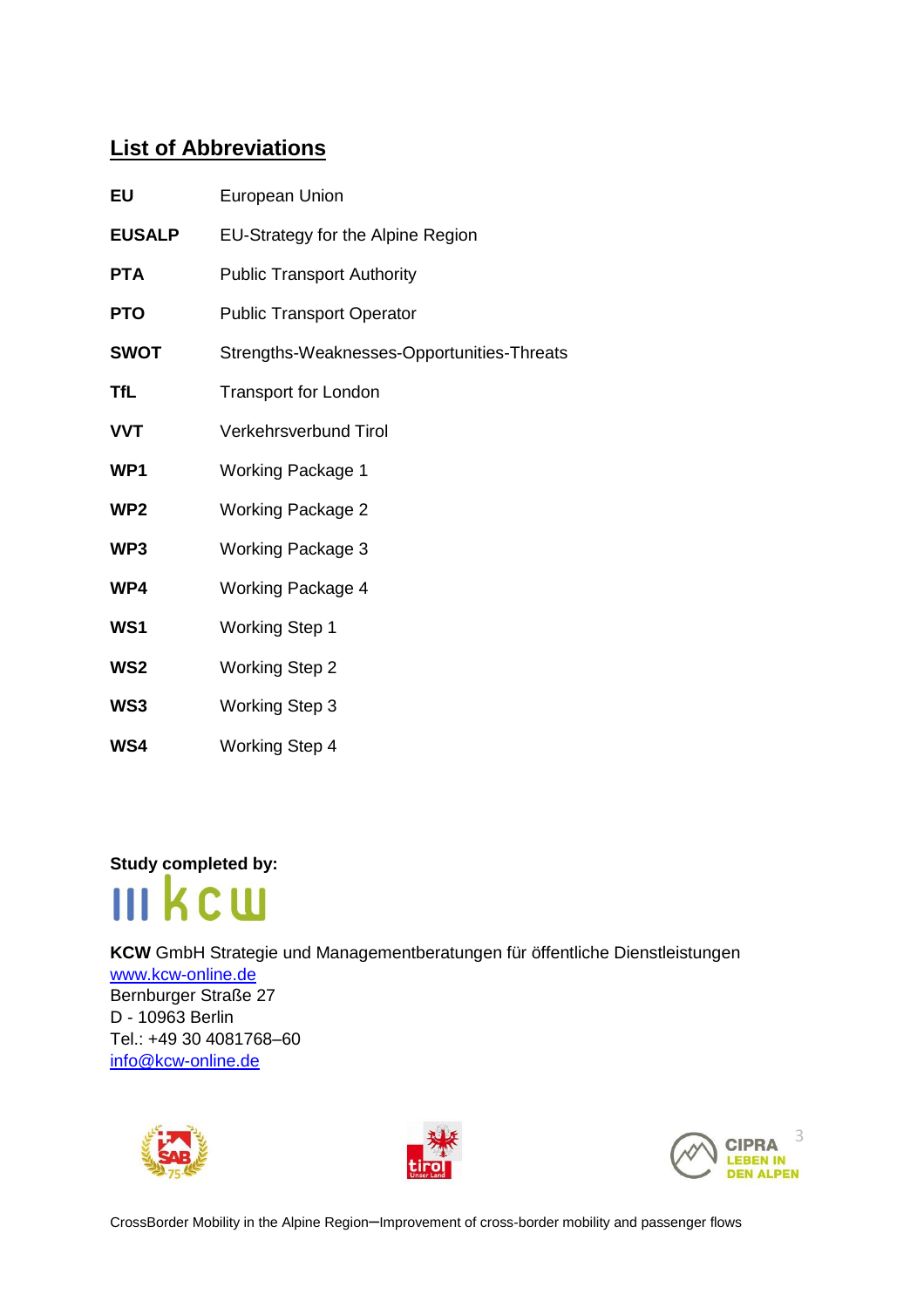### <span id="page-3-0"></span>**1 Introduction**

This is the final report of the study "Improvement of cross-border mobility and passenger flows – Innovative solutions for public authorities and transport operators". The study represents Work Package 4 (WP4) of the broader ARPAF project "CrossBorder" that directly supports Actions 4 and 5 of the EU Macro-regional Strategy for the Alpine Region EUSALP. In Action 4, the project helps to remove infrastructure bottlenecks, bridging missing service links, coordinating planning and timetables of public transport, modernising infrastructure, and enhancing cooperation with a special focus on cross-border mobility. For Action 5, the digital accessibility helps to connect people even across borders and to reduce passenger flows. The study idea emerges from both AG4 and AG5 work plans. Both AG's have identified the topic of cross-border mobility as of strategic relevance and as a topic which should be dealt with within EUSALP.

WP4 has built on the results of Work Package 2 (Analysis of existing cross-border mobility networks) and Work Package 3 (Collection of existing cooperation models) to display best practice innovative mobility solutions, deduce archetypes, and determine their potential suitability for different Alpine settlement systems.

The output of the study provides public authorities and transport providers with a concrete approach with regard to digitalisation, especially integrated tariff and ticketing systems. It presents:

- **n** innovative solutions for improving cross-border mobility tailored towards public authorities & transport providers
- **Peroposals for improving cross-border commuter flows and to identify new forms of** cooperation
- **ideas to public authorities and transport providers on how innovative solutions can be** implemented
- **a** a future vision of transport relevant for improving sustainable mobility and in particular cross-border connections
- **a** a basis for future activities of AG4 and AG5 of EUSALP





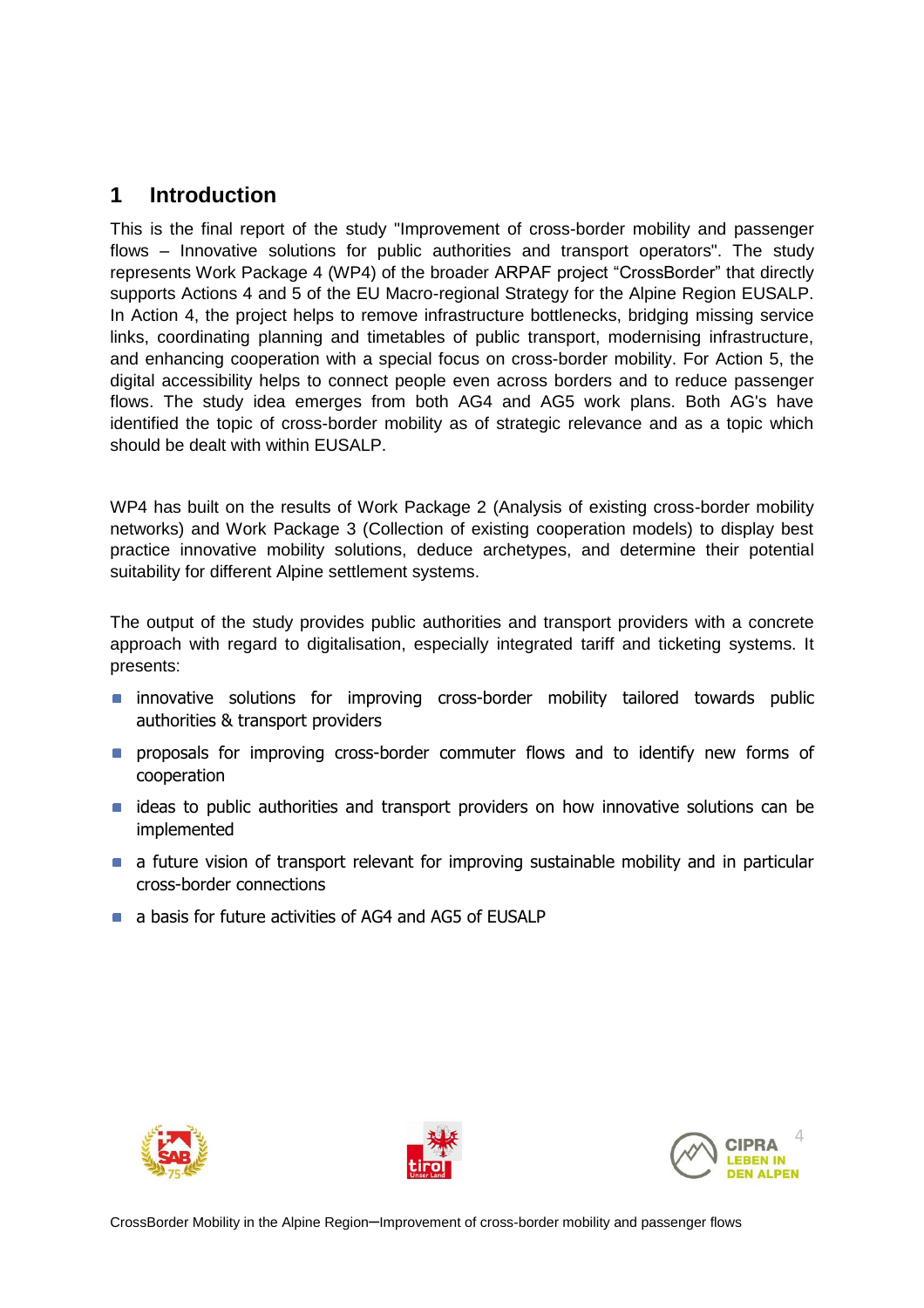This final report represents Working Step 4 (WS4). The first three Working Steps will be detailed further in the following chapters.







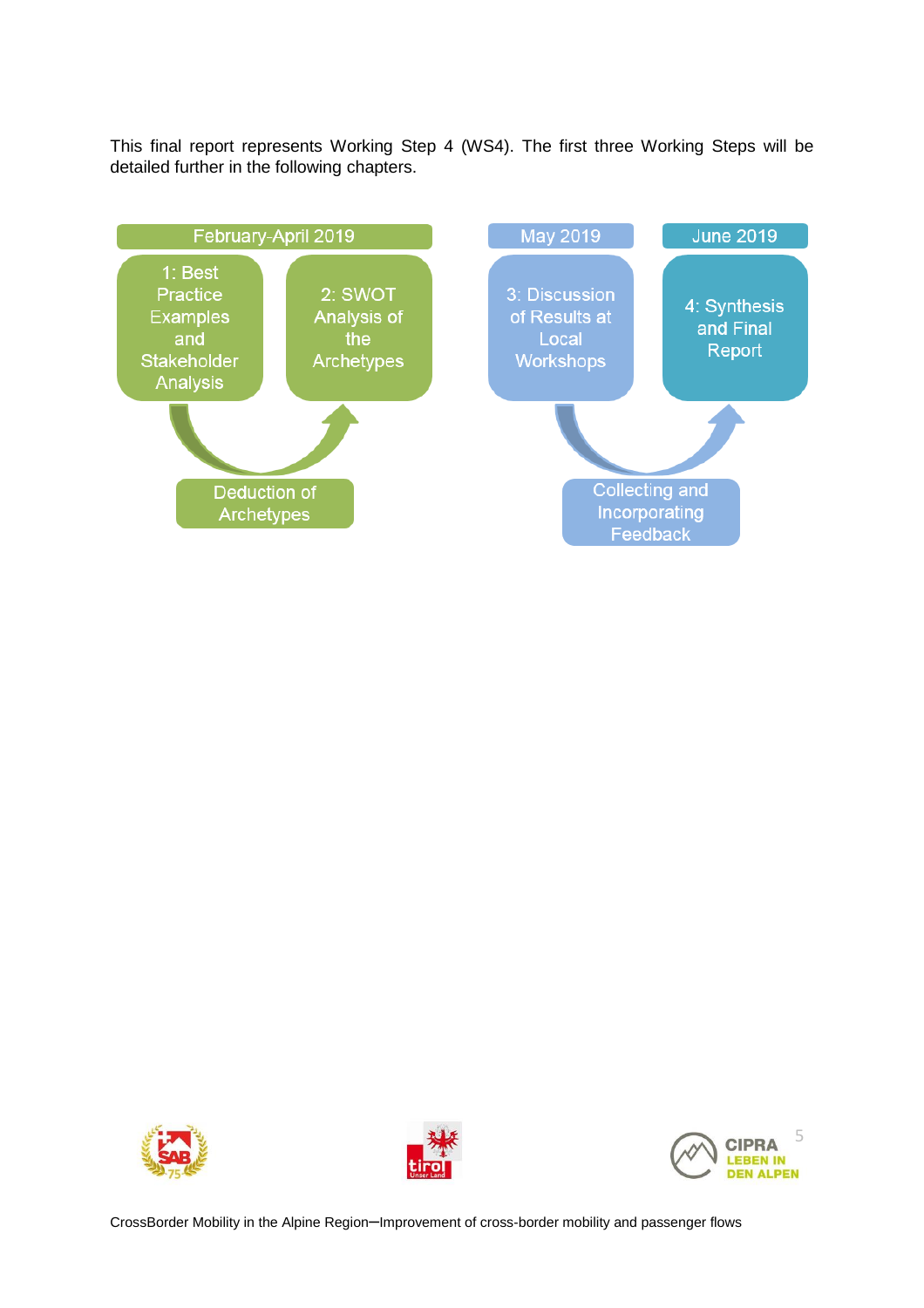## <span id="page-5-0"></span>**2 Innovative mobility solutions–best practice examples and stakeholder analyses**

This chapter corresponds with Working Step 1 of the project: It

- **Permision interpretently** presents the innovative mobility solutions that have been identified ("state of the art report"),
- summarises the emerging players and actors in mobility, and
- describes the cooperation potential for public authorities and transport providers.  $\Box$

Working Step 1 (WS1) used the outcomes of WP2 and WP3 as a stepping-stone to carry out a wide-ranging and exhaustive desk research and to compile a list of international good and best practice examples of innovative mobility solutions. WP3 displays 39 projects in total, which can be sub-classified into six project types.

| <b>Project Type</b>        | Icon |
|----------------------------|------|
| Infrastructure             |      |
| Sharing                    |      |
| Cross-border connection    |      |
| <b>Tickets and Tariffs</b> |      |
| R&D cooperation            |      |
| E-Mobility                 |      |
| Maps/Online Platform       |      |

**Table 1: Project Types according to WP3**

Based on the project types/models presented in WP3, a group of 20 good and best practice examples from the Alpine region and beyond were chosen and looked at in detail. The projects and solutions were further classified into classic projects, innovative projects, and





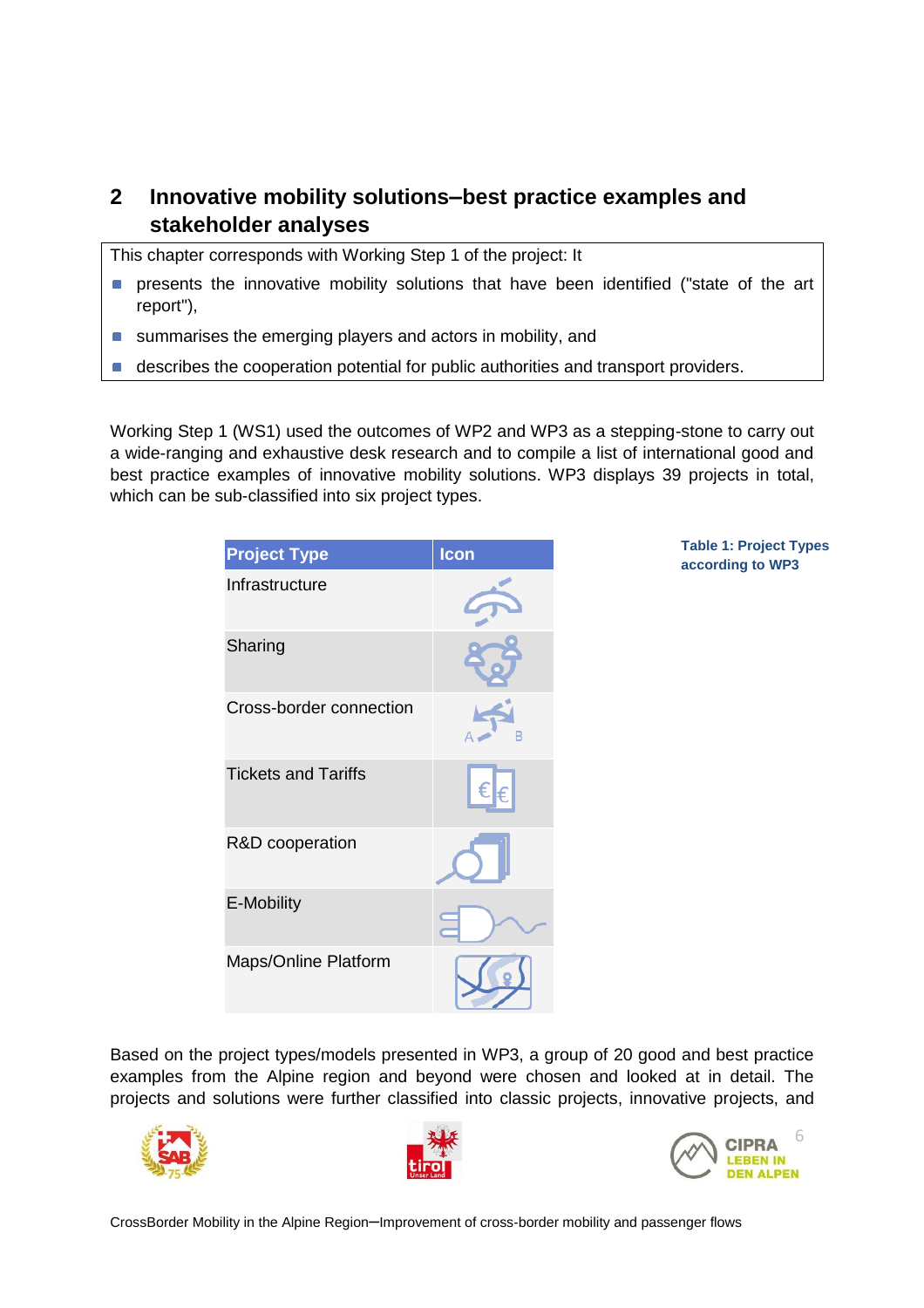new players in mobility, while also differentiating between cross-border projects and non cross-border projects. Many of the cross-border projects were initiated by Interreg Europe cross-border programs and funded by the European Regional Development Fund (ERDF).

The best practice projects studies are the following:

Classic Projects:

- Strasbourg–[Kehl tramline D](https://www.kehl.de/stadt/tram/index.php) (Cross-border)  $\Box$
- $\blacksquare$ [ZVON Dresden–Wroclaw Rail Connection](https://www.zvon.de/de/Dresden-Wroclaw-Spezial/) (Cross-border)
- [Léman Express](https://lemanexpress.ch/) (Cross-border)  $\Box$
- [KOMBI–Cross-border integrated bike sharing system](http://www.skhu.eu/funded-projects/kombi-cross-border-integrated-bike-sharing-system) (Cross-border)  $\Box$
- [SacraVelo](http://www.skhu.eu/funded-projects/sacravelo-network-of-cross-border-bicycle-pilgrim-routes-in-the-danube-area) (Cross-border)  $\Box$
- Hungarian–Croatian [Cross-Border Bike Project](http://www.cross-border-bike-project.hr/?lang=en) (Cross-border)

Innovative Projects:

- $\Box$ [e-MOTICON](https://www.alpine-space.eu/projects/e-moticon/en/home) (Cross-border)
- [E-bike Net](http://danube-ebike.net/en/home/) (Cross-border)
- **[ELEC'TRA](http://www.izes.de/sites/default/files/publikationen/EM_12_091_D.pdf)** (Cross-border)
- [Covoiturage Léman](https://www.covoiturage-leman.org/) (Cross-border)
- **[TERMINAL](https://terminal-interreg.eu/en/a-lighthouse-project-on-mobility-in-the-greater-region-2/)** (Cross-border)  $\Box$
- **[MyShuttle](https://www.zvb.ch/en/current-issues/pilotprojekt-myshuttle/)**  $\Box$
- **[Mobiregio](http://www.mobiregio.net/)** (Cross-border)

New Players in Mobility:

- [WhimApp](https://whimapp.com/)
- [FAIRTIQ](https://fairtiq.com/en-ch/)  $\blacksquare$
- [Rejsekort](https://www.rejsekort.dk/?sc_lang=en) (Cross-border)
- **TfL** Open Data  $\Box$
- [The Trainline](https://www.thetrainline.com/) (Cross-border)  $\Box$
- **[BerlKönig](https://www.berlkoenig.de/en/)** n
- [Co-wheels](http://www.co-wheels.org.uk/)





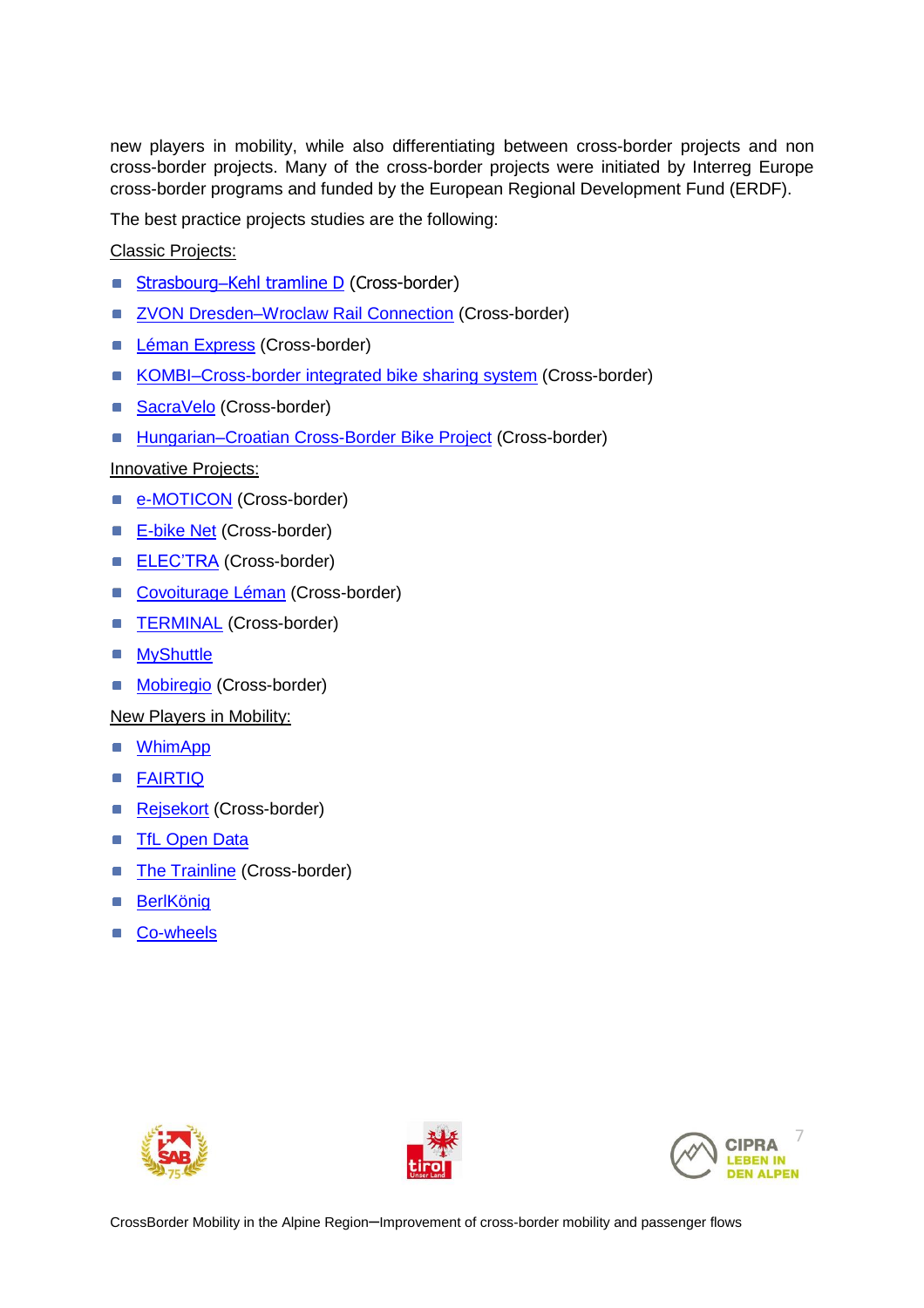Each project was examined closely and an excel table collecting information about each of the projects was compiled with a special focus on the following categories:

- **Presentation of the solutions along the categories of:** 
	- Main facts
	- Project aims and user benefits
	- Settlement characteristics (metropolitan, urban, rural)
	- Spatial commuting structure (monocentric, linear, polycentric)
	- Transport modes
	- Number of countries involved (bilateral, trilateral, multi-lateral)
	- Stakeholders: involved actors
	- Enabling factors: financial, technological, or political factors
	- Funding/investment sources: EU, public, or private
	- Intensity of cooperation: Based on the knowledge of the different best practice solutions and on the stakeholder analysis, the intensity of cooperation for each of the best practice solutions was determined. The four levels of cooperation intensity were split as follows:
		- $\circ$  Low: Partners provide support in kind/make minimum financial contribution and/or agree on standards or similar (e.g. open data)
		- o Medium: Staff cooperate on project; partners provide financial contribution
		- $\circ$  High: Partners are in close regular contact and provide significant financial or other contribution
		- $\circ$  Very High: New joint organisational structure with all partners contributing significantly (e.g. franchising)
- Stakeholder analysis

Stakeholders are crucial to the success of a project. A stakeholder analysis allows the project owner to assess how the interests of the stakeholders identified should be addressed in a project or a policy implementation.

The role of the different stakeholders varies depending on the type of project and can range from low to high contributions like:

- **Providing funding**
- **Providing infrastructure and/or human resources**
- **Participating in working groups or advisory boards**
- Using infrastructure, providing product or service





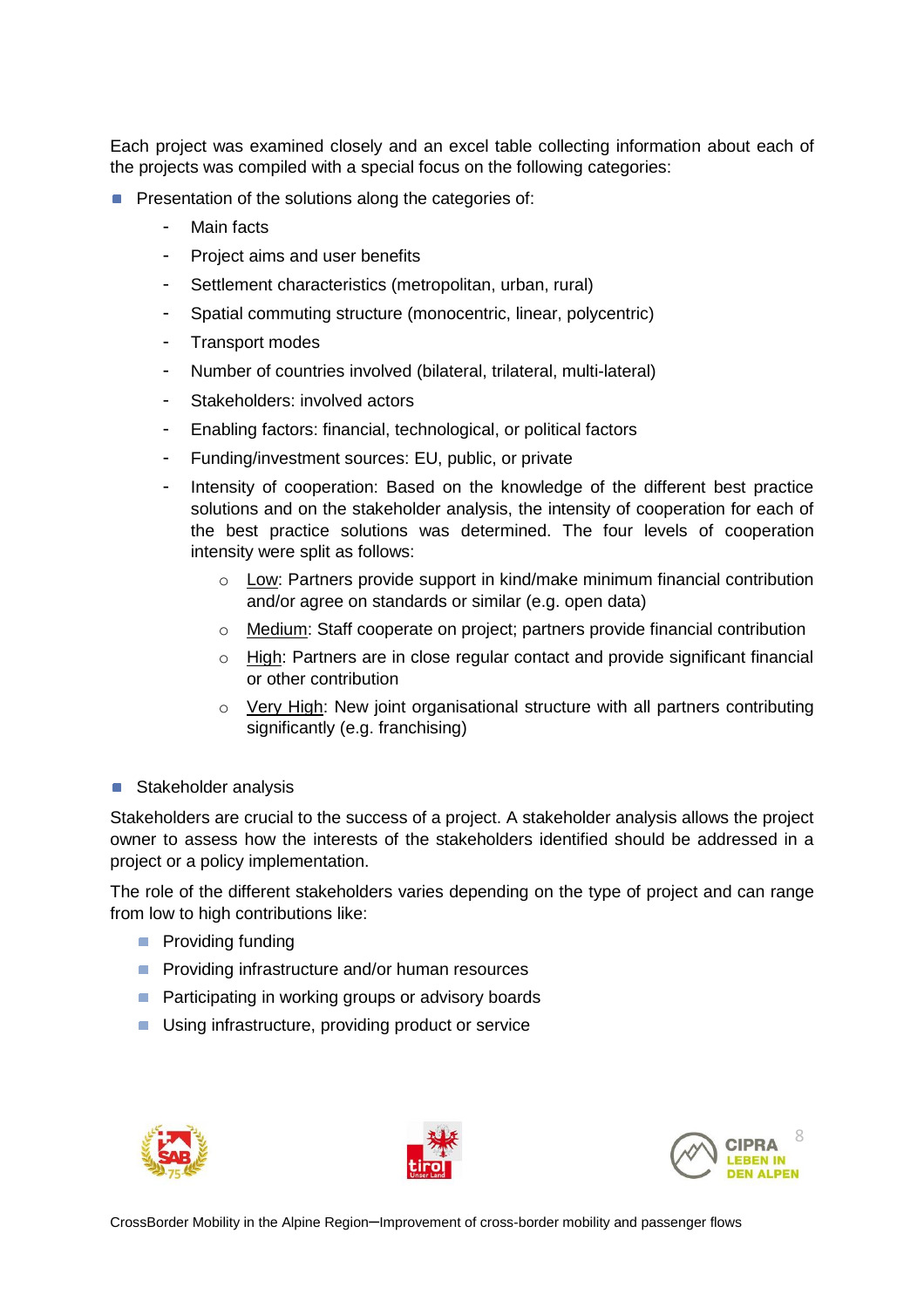The following three steps have been executed:

- 1. Identification of stakeholders, whose interests are affected and whose support would benefit the project. Types of stakeholders and their key policy goals and orientations:
	- **EU** institutions: European integration and cohesion, economic growth, and sustainable transport to reduce negative environmental and climate impact
	- Nation-state/federal bodies: Maintain and improve relationships and cooperation with neighbouring states, provision of services of general interest, equal living conditions, promotion of innovation, economic development, create conditions that enable local communities to thrive
	- **Regional bodies: Provide favourable conditions for economic growth and development** in the region, including good connections to jobs, education, good quality of life/attractive surroundings for residents and visitors
	- **Local authorities including Public Transport Authorities (PTAs): Enable convenient,** affordable, and sustainable travel options, reduce dependency on private car ownership, ensure cross-border cooperation of municipalities, and plan according to priorities and available budgets
	- **Private and public enterprises including Public Transport Operators (PTOs):** 
		- Availability of infrastructure and permission/ability to operate across borders
		- **Provide products and services that meet the demand of the users**
		- Commercial interests: Grow market share and profits
		- **PTO** services vary widely across Europe, some have a clear focus on passenger needs, some just deliver the services they are contracted to deliver
	- Transport participants of all modes: Get to destinations conveniently and at affordable prices without delays
- 2. Description of the needs, motivations, and business models (if applicable) for each type of stakeholder. The public sector's motivations differ greatly from private companies' motivations. For example, the public sector provides subsidies to rail services that facilitate mobility for citizens and therefore bring a greater economic good to a region. A contracted private operator is looking to make profit. This plays a role in how these stakeholders act and what the driving force behind their participation in any project is.
- 3. Assessment of the level of interest and influence for each type of stakeholder.

The analyses of the 20 selected best practice projects' stakeholders lead to the following observations and findings (e.g. effects of EU funding, characteristics of private stakeholders, effects of digital solutions on user benefits):

- Half of the selected projects heavily rely on EU Funding (up to 85%).
- EU funding generally seems to intensify (cross-border) cooperation between public actors. This only partly applies to private sector actors involved during project delivery, who tend to be involved as suppliers, not necessarily as partners.





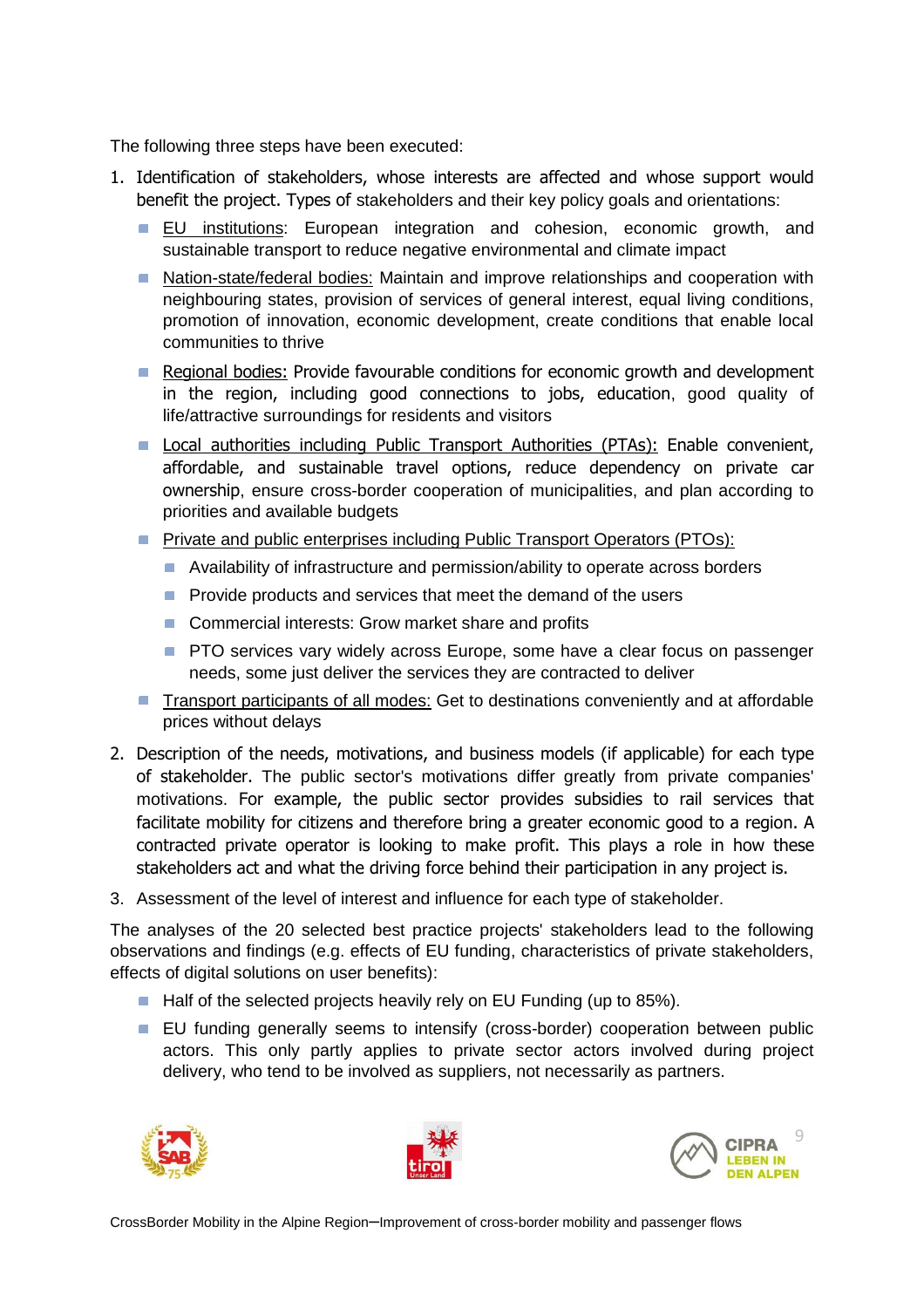- **The private actors involved in the selected projects are active in more than one** location/country and have secured funding from global funds/companies.
- **Many (not just digital) solutions and/or approaches have the potential to provide** significant user benefits independent of sizeable public funding or intense cooperation with the public sector.
	- **Examples: open data, mobile ticketing, coordinated cross-border time tables**
- **In cases where user benefits can be directly monetized, new players have entered the** field. The public sector's role is to ensure that these new actors and their business models contribute to wider objectives rather than just fulfilling customer needs. Regulation can reduce potential negative environmental or other impacts.
	- **Examples: [BerlKönig](https://www.berlkoenig.de/en/), [WhimApp](https://whimapp.com/), [FAIRTIQ](https://fairtiq.com/en-ch/)**
- **Innovative projects aimed at opening up new markets for products or services already** functioning elsewhere can attract significant private investment.
	- **Example: Shared mobility services in metropolitan and urban settings**
- Very high levels of cooperation seem to occur relatively seldom and tend to a) require high-level approval (nation-state) and alignment with long-term strategy goals b) involve companies (including state-owned) and c) happen when there is a strong business case.
	- Examples: [Co-wheels](http://www.co-wheels.org.uk/), [Léman Express](https://lemanexpress.ch/), [Rejsekort](https://www.rejsekort.dk/?sc_lang=en)
- **Research projects as well as infrastructure construction have long-term economic and** wider benefits but do not bring a short-term return of investment. Therefore, they heavily rely on public funding.
	- Examples: [SacraVelo](http://www.skhu.eu/funded-projects/sacravelo-network-of-cross-border-bicycle-pilgrim-routes-in-the-danube-area), [TERMINAL,](https://terminal-interreg.eu/en/a-lighthouse-project-on-mobility-in-the-greater-region-2/) [Strasbourg](https://www.kehl.de/stadt/tram/index.php)-Kehl tramline D

The classic stakeholder analysis provided some useful findings but deeper insights were difficult to obtain without interviewing stakeholders involved in each of the projects. This is outside of the project's scope.

The findings and conclusions reflect the (small) sample of selected projects and may not be generalized for other projects, which do or do not receive EU funding. With that said, some interesting patterns and possible correlations were identified in the critical and comparative assessment of the solutions:

- A major factor for cross-border mobility projects is the availability of various EU funding sources and their role in bringing stakeholders together and enabling the implementation of projects and ideas regardless of the financial power of the region or benefactors of the project.
- Many of the exhibited projects are/were funded by [Interreg](https://www.interregeurope.eu/) Europe
- [Interreg Europe](https://www.interregeurope.eu/) projects aim at stimulating growth and creating job opportunities as well as increasing cohesion between the different members.





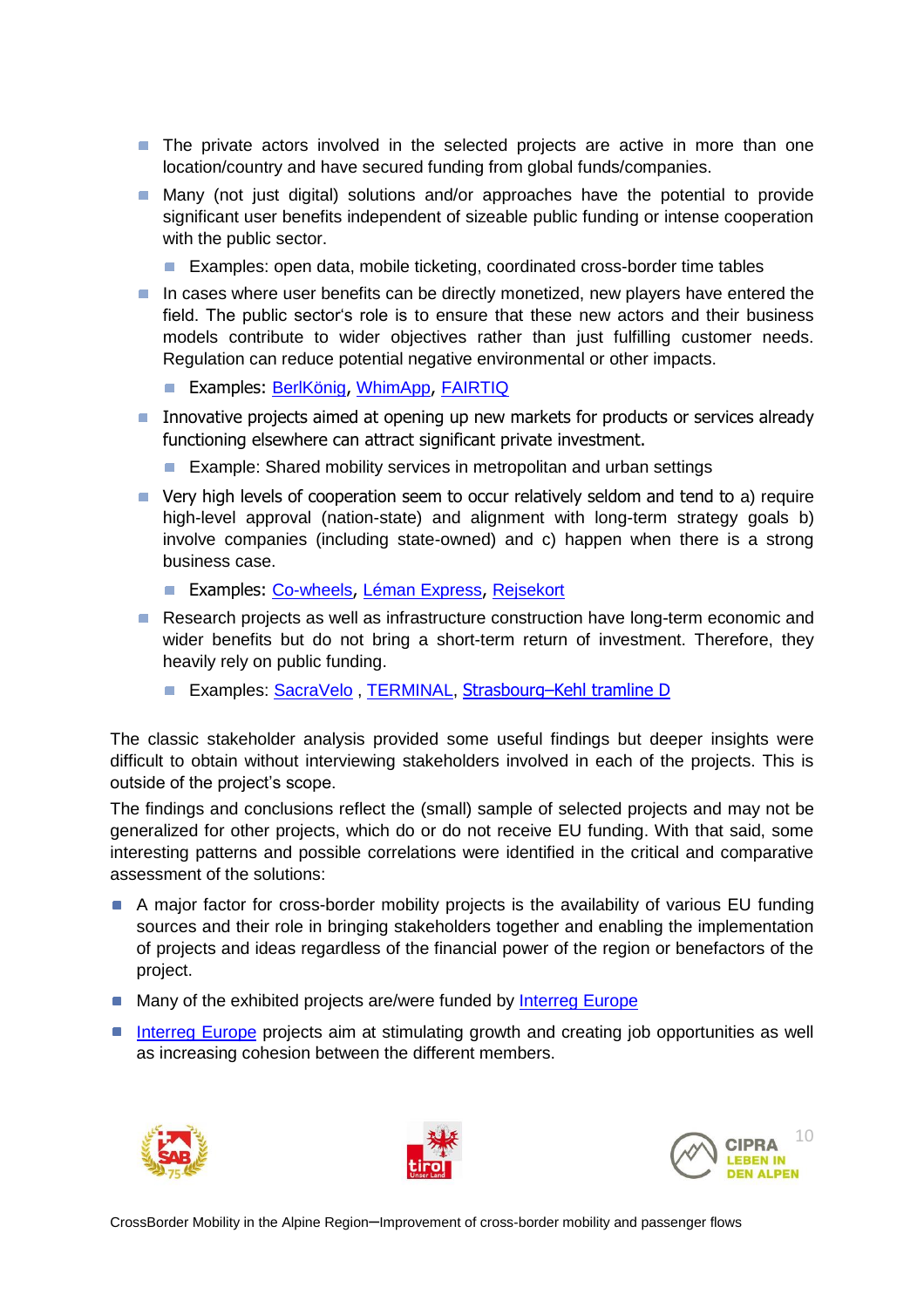**Funding is allocated through applications to Calls for Proposals. Interested partners** submit project proposals based on specific terms of references, topics, criteria, and available funding.

The analysis of each project has been compiled into a single **Factsheet** and is available as **Annex I** of the report.

#### **Deducing the Archetypes:**

The result of the analysis of the projects, their funding, stakeholders involved, enabling factors, and other factors led to a better understanding of how and under what circumstances a project/solution can be implemented. Therefore, the conclusion of the stakeholder analysis was a clear description of the cooperation potential for public authorities and transport providers.

The last part of WS1 was the grouping of the mobility solutions into archetypes. After looking for a typical overarching general theme to represent the projects the following 10 archetypes emerged:

- 1. Physical Link: A physical connection or infrastructure project (e.g.: [Strasbourg](https://www.kehl.de/stadt/tram/index.php)–Kehl [tramline D](https://www.kehl.de/stadt/tram/index.php) or [Hungarian–Croatian Cross-Border Bike Project](http://www.cross-border-bike-project.hr/?lang=en))
- 2. Physical Link +: In addition to infrastructure, there is a branding or digital aspect to the project (e.g.: [Mobiregio](http://www.mobiregio.net/), [SacraVelo](http://www.skhu.eu/funded-projects/sacravelo-network-of-cross-border-bicycle-pilgrim-routes-in-the-danube-area), [Rejsekort](https://www.rejsekort.dk/?sc_lang=en)). This type of project does not necessarily involve the construction of a completely new connection but can be seen as adding an attribute to an already existing link.
- 3. Public Transport Cross-Border Cooperation: Cooperation by transport authorities or operators in two or more countries through the coordination of timetables or tariffs (e.g.: Strasbourg–[Kehl tramline D,](https://www.kehl.de/stadt/tram/index.php) [ZVON Dresden–Wroclaw Rail Connection](https://www.zvon.de/de/Dresden-Wroclaw-Spezial/))
- 4. Experimental/Research Projects: Research projects that are not available for public use. They are usually aimed at testing a concept for a limited time as pilot projects (e.g.: [MyShuttle,](https://www.zvb.ch/en/current-issues/pilotprojekt-myshuttle/) [TERMINAL\)](https://terminal-interreg.eu/en/a-lighthouse-project-on-mobility-in-the-greater-region-2/)
- 5. Shared Mobility in Urban Areas: Such services are provided in dense urban areas usually by private companies that are looking to make financial profit by meeting the high demand for mobility. Services can be on demand ridepooling (e.g.: [BerlKönig](https://www.berlkoenig.de/en/)), bike sharing, car sharing (e.g.: [Co-wheels](http://www.co-wheels.org.uk/)), etc.
- 6. Shared Mobility in Rural Areas: These services usually require public subsidization and are introduced in low-density areas to provide mobility where the public transport offer is either weak or non-existent. Furthermore, such services could be used to encourage tourism and stimulate the economy in rural areas (e.g.: **[E-bike Net](http://danube-ebike.net/en/home/), [Co](http://www.co-wheels.org.uk/)**[wheels](http://www.co-wheels.org.uk/)).





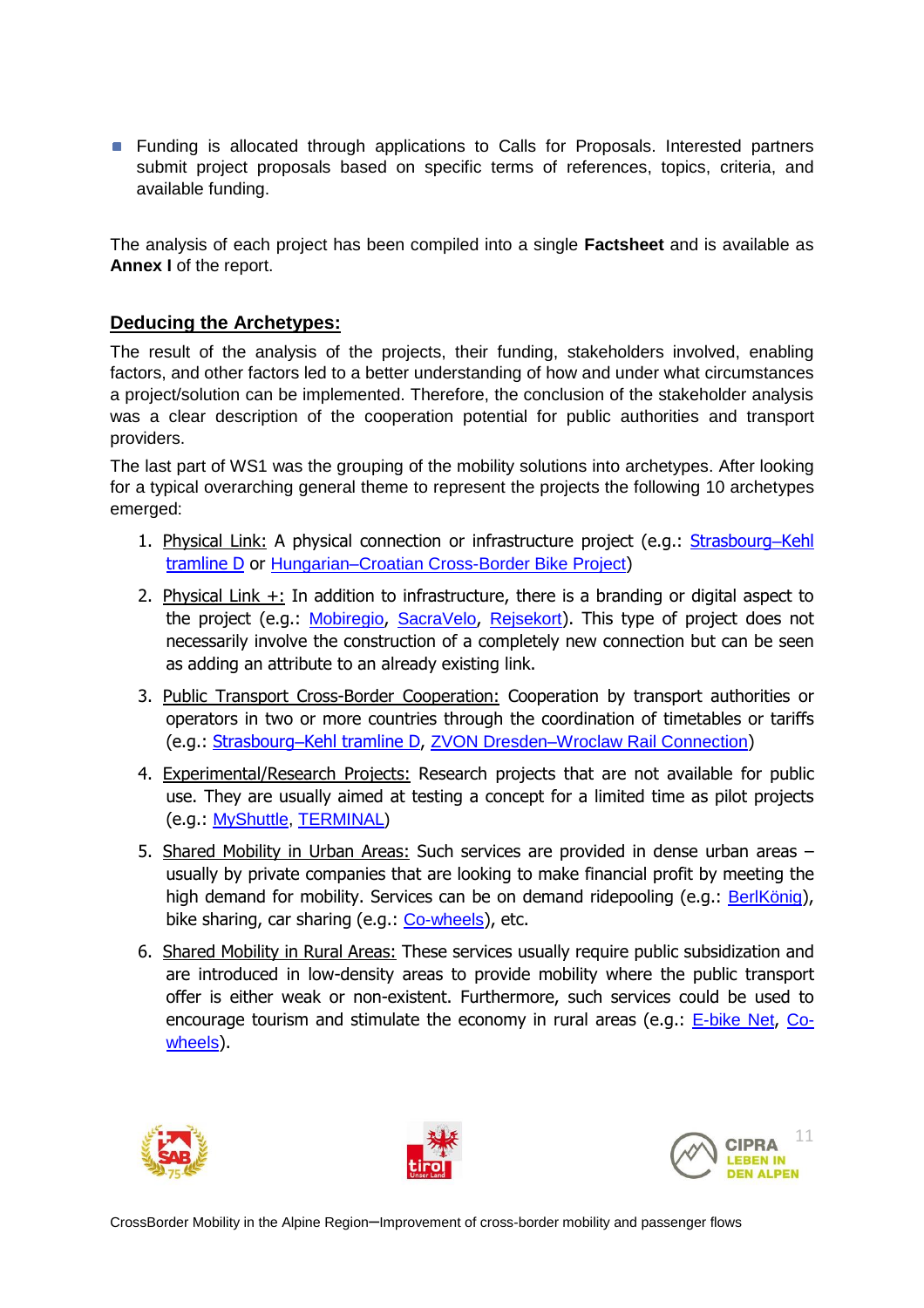- 7. Digital Solutions: Digital services or solutions that act as connector between user and service provider. Such platforms for mobility generally do not need any extra infrastructure investment (e.g.: [The Trainline](https://www.thetrainline.com/), [FAIRTIQ,](https://fairtiq.com/en-ch/) [WhimApp\)](https://whimapp.com/).
- 8. Harmonizing Standards: Projects aimed at reaching a standard with respect to infrastructure or data handling. This standardization harmonizes conditions on both sides of the border. It enables seamless/non-discriminatory access to networks and facilities (e.g.: [TfL Open Data](https://tfl.gov.uk/info-for/open-data-users/), [e-MOTICON\)](https://www.alpine-space.eu/projects/e-moticon/en/home).
- 9. Multimodal Hubs: Transportation hubs that allow/facilitate seamless shift between modes, often including shared mobility services. Hubs can be extended to include micrologistics (e.g.: [ELEC'TRA](http://www.izes.de/sites/default/files/publikationen/EM_12_091_D.pdf))
- 10.Joint Ventures (Cross-border): Founding or setting up a legal entity that is owned by two or more stakeholders on both sides of the border. This entity formalizes the relationship between the stakeholders and ensures a long-term partnership (e.g.: Lémanis operating [Léman Express](https://lemanexpress.ch/)).





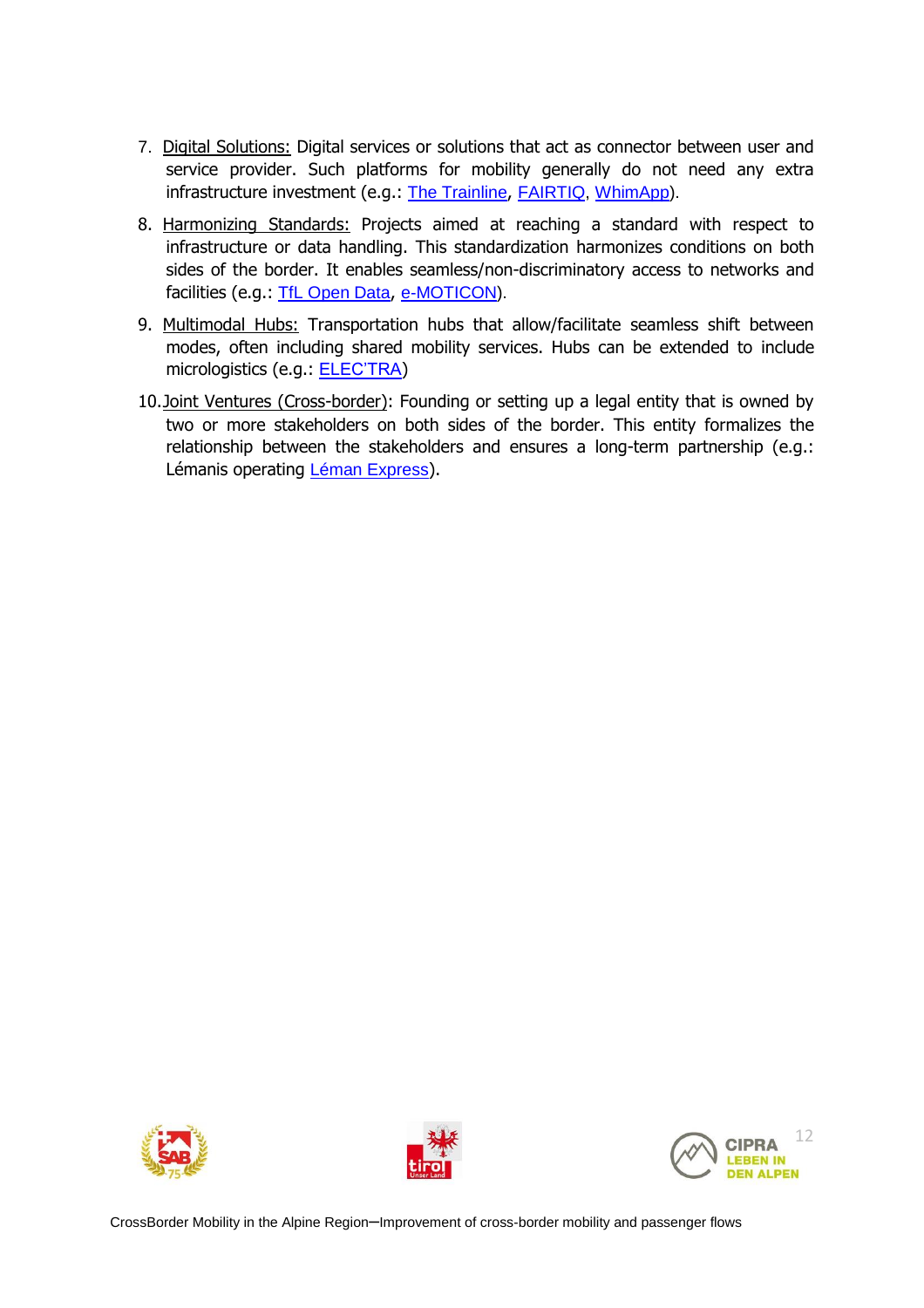## <span id="page-12-0"></span>**3 SWOT analysis of innovative mobility solutions**

#### ■ This part of the report presents the results of Working Step 2.

The Strengths-Weaknesses-Opportunities-Threats (SWOT) analysis is a strategic tool for assessing strengths and weaknesses of a business, analysing opportunities available to the business, as well as threats faced by the business. Strengths and weaknesses are defined as internal factors, i.e. businesses are able to influence and to manipulate them. Opportunities and threats on the other hand are defined as external, i.e. they are presented by the environment external to the organization. A SWOT analysis can be used at the organizational and personnel levels as well.

In this particular case, a SWOT analysis was applied to eight of the ten archetypes, that were deduced at the end of the previous Working Step. The two archetypes that did not undergo SWOT analysis and the reason for their exclusion are listed below:

- **Physical Link:** 
	- **Reasons for exclusion: new infrastructure is typically associated with high** construction costs and excessive planning efforts. Such solutions are time consuming and resource intensive and are not in themselves innovative solutions, which are more relevant for the project at hand.
- Experimental/Research Projects:
	- **Reasons for exclusion: initiative to conduct research projects lies mostly with research** organisations/universities, and the public sector is not typically the driving force of such projects. This does not imply, however, that local authorities, PTAs and PTOs should not participate in such projects.

The results of the SWOT analyses of the remaining eight archetypes are included in the presentation slides. Furthermore, a summary of the archetypes and their SWOT analyses are included as **Annex II** of the report in **Factsheet** form.





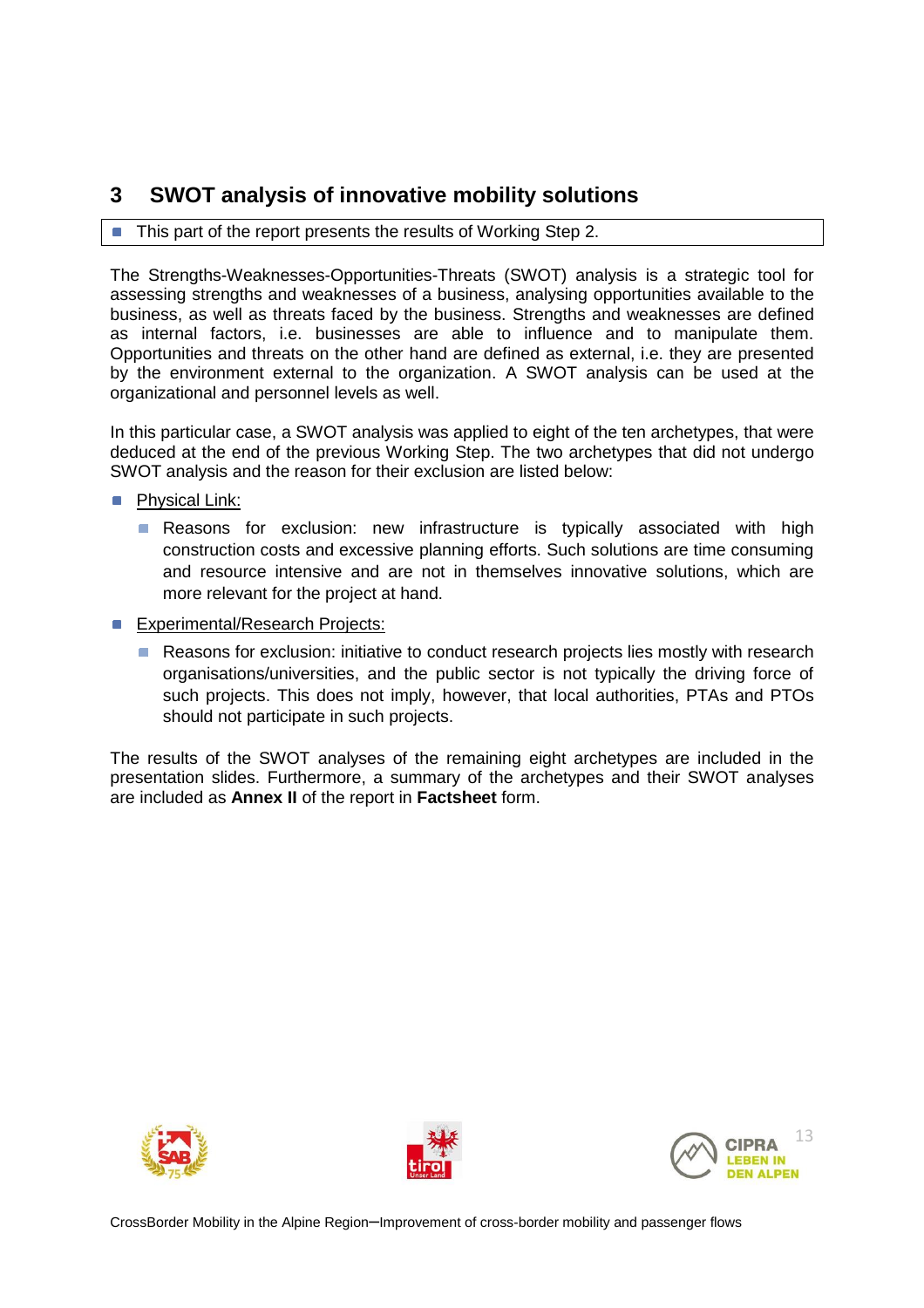## <span id="page-13-0"></span>**4 Testing of solutions "in the field"**

**Based on the experiences at the local workshops, this chapter summarises the potentials** of the innovative solutions and provides public authorities and transport providers with concrete steps for implementation.

Working Step 3 of the project entailed the participation of the consultant in three different workshops attended by different stakeholders. The workshops took place in three different locations and each of them covered a specific topic. The consultant gave an overview of the project and presented the results of the Working Steps 1 and 2. The goal of these workshops was to collect comments and feedback in order to incorporate them into the last Working Step and to produce useful recommendations. This chapter summarizes the events of each of the three attended workshops and the results or conclusions made by the consultant.

#### <span id="page-13-1"></span>**4.1 Workshop 1: Integrated tariff and ticketing systems in cross-border commuter hot spots**

**Date:** May 9, 2019

**Location:** Kufstein, Austria

Discussion points from the Kufstein workshop:

During three discussion rounds, the participants discussed the following aspects: (1) Transport offer in the Kufstein–Rosenheim cross-border region, (2) Communication strategies, (3) Financing of the services, and (4) Organisation/cooperation issues.

 $(1)$  Transport offer

Apart from the railway connection Kufstein–Rosenheim, cross-border public transport connections are lacking. Existing bus lines do not offer enough trips. There is also a general deficiency in the number of services, especially on holidays and during the weekends on the Bavarian side of the border.

Different strategies may be considered to improve the offer: Discuss financing of extra services with different stakeholders/beneficiaries of the services (public and private), improve the infrastructure at stations, and enlarge the transport association.

The introduction of a cross-border tariff that is easy to understand is furthermore considered important.

#### **(2)** Communication strategies

Workshop participants mainly mentioned two common communication shortcomings that are linked to public transport in the region:





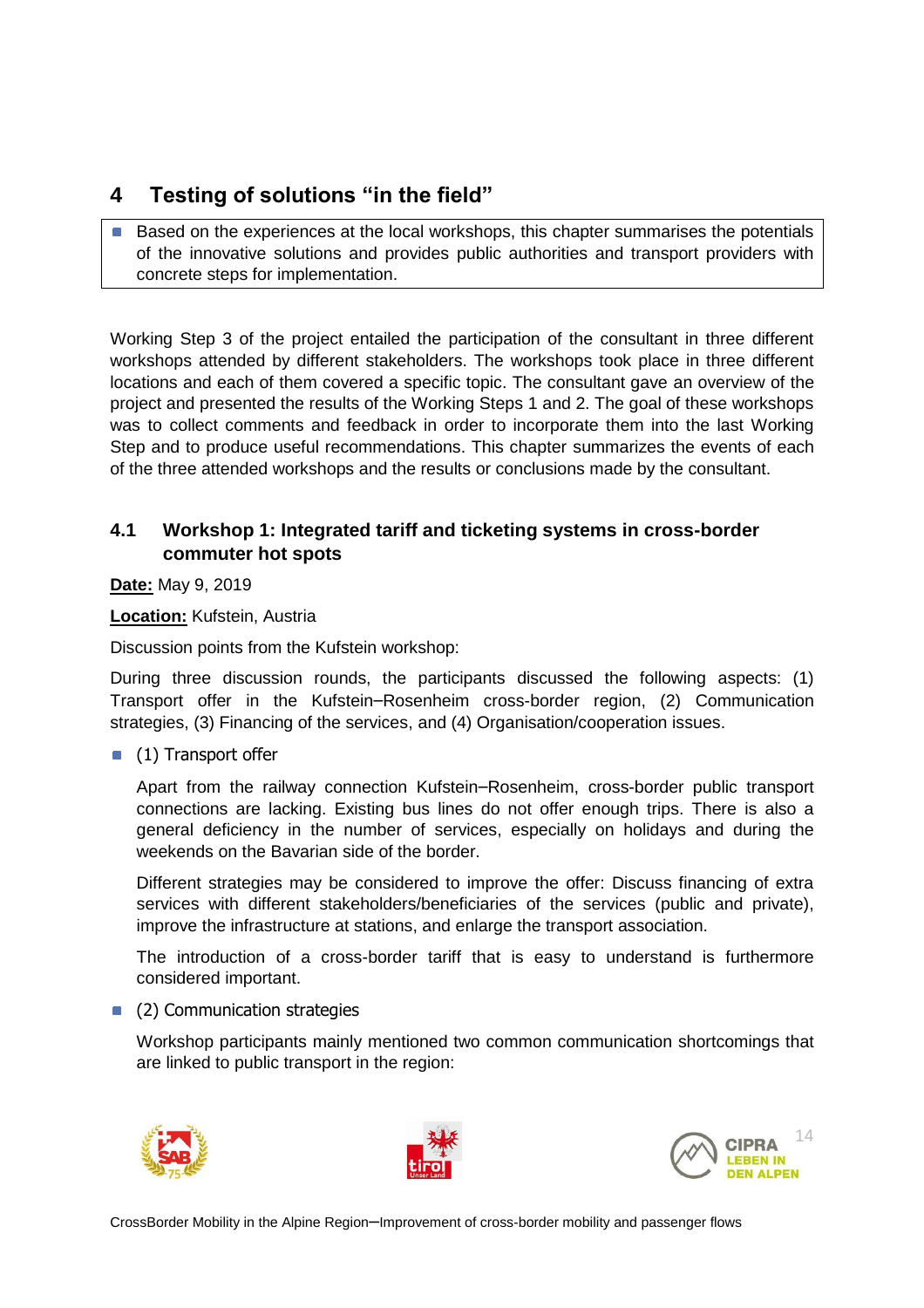a. Awareness for the benefits of public transport are not communicated clearly and they should be more present both at the municipal level as well as in the private sector. Enhanced communication could result in new offers being introduced, for example for the employees of large companies and for leisure travel.

b. On the other hand, information about the services (timetables, tariff) must be improved for current and potential users of public transport.

**(3)** Financing of the services

A general conclusion was that although financing for rail services in the region is somewhat satisfactory, bus services are not receiving sufficient budgets.

Furthermore, financing bus services on both sides of the border follows different principles: On the Austrian side (Kufstein) of the border, organization and financing is ensured by the [Verkehrsverbund Tirol \(VVT\),](https://www.vvt.at/) while busses on the German side of the border are mostly operated without subsidies.

A number of potential means for funding for additional bus services were discussed, especially private sources, crowdfunding, and EU funds for the start-up phase of new offers.

**(4)** Organisation/cooperation issues

- Even though the representatives from Bezirk Kufstein and VVT seem to have strong personal ties, institutional cooperation between the transport authorities in the region must be improved. Three possible solutions for the organizational and cooperational issues were mentioned:

- **F** founding of a cross-border European Grouping of Territorial Cooperation
- the extension of Verkehrsverbund Tirol beyond the Austrian–German border
- the extension of Münchener Verkerhrsverbund towards the Austrian border

#### **Workshop 1 Results:**

- **The participants were optimistic that by means of enhanced cooperation between the** competent authorities, the coordination of timetables and tariffs and the marketing of cross-border services could be improved.
- Overall, innovative mobility solutions were not the central topic of the discussions during this workshop. Obviously, the need for improving the cross-border public transport services and offer in the region is a much more important issue than the introduction of innovative integrated tariff and ticketing systems. **A second step might include such solutions but at the moment these are not considered to solve the prevailing and pertinent problems.**





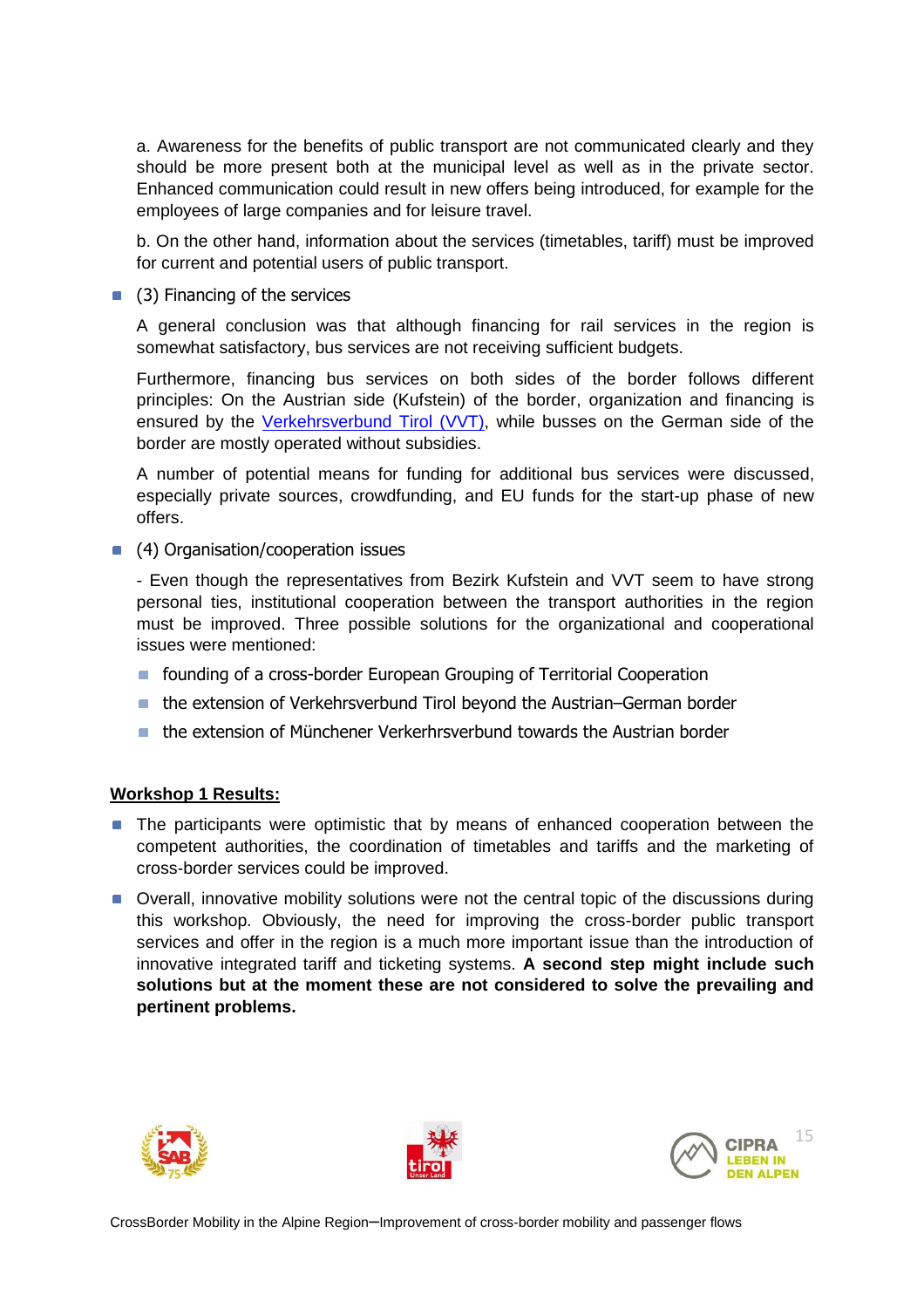#### <span id="page-15-0"></span>**4.2 Workshop 2: The potential of further innovative mobility solutions in border regions**

**Date:** May 14, 2019

**Location:** La Chaux-de-Fonds, Switzerland

Discussion points from the La Chaux-de-Fonds workshop:

The participants of this workshop discussed digital mobility solutions that have already been implemented in the Jurassic Arc region and that may potentially be implemented in the future.

- **During the first round of discussions, the participants analysed and discussed SWOT** analyses for each of the projects.
- **During a second round, ideas for supporting the existing and future mobility solutions** were debated.

However, most of the solutions mentioned by the participants rather focused on conventional measures such as financing extra trains and busses or constructing commuter car parks.

Two of the mobility solutions discussed by the participants are either based on or have links or potential links to digitalization.

- The first example discussed was the publicly financed Jura carpooling project [\(Co](http://covoiturage-arcjurassien.com/)[voiturage de l´Arc jurassien\)](http://covoiturage-arcjurassien.com/). Some of the participants of the workshop think that this project has a potential of reaching more users by means of a digital platform.
- Another example mentioned was related to the cross-border railway line from Belfort via Delle to Bienne. According to some participants, the tariffs are not adapted to crossborder travelling and might deter some users from taking the train. In this case, a digital ticketing platform could help public transport to attract additional users.
- It was clear, however, that most of the innovative solutions presented during the first half of the workshop either would not work in the region or do not solve/address the existing problems connected to excessive car use. For example, solutions such as shared bikes and scooters were deemed inadequate due to a lack of density in the region, which does not provide a sufficient number of users. Moreover, the landscape typology (mountainous) and the climate (snow in winter) were seen as potential problems.

#### **Workshop 2 Results:**

Innovative mobility solutions in the Jurassic Arc region may be a good means for rendering existing offers more efficient, but they are not likely to solve mobility related problems when they remain unaccompanied by other classic solutions.





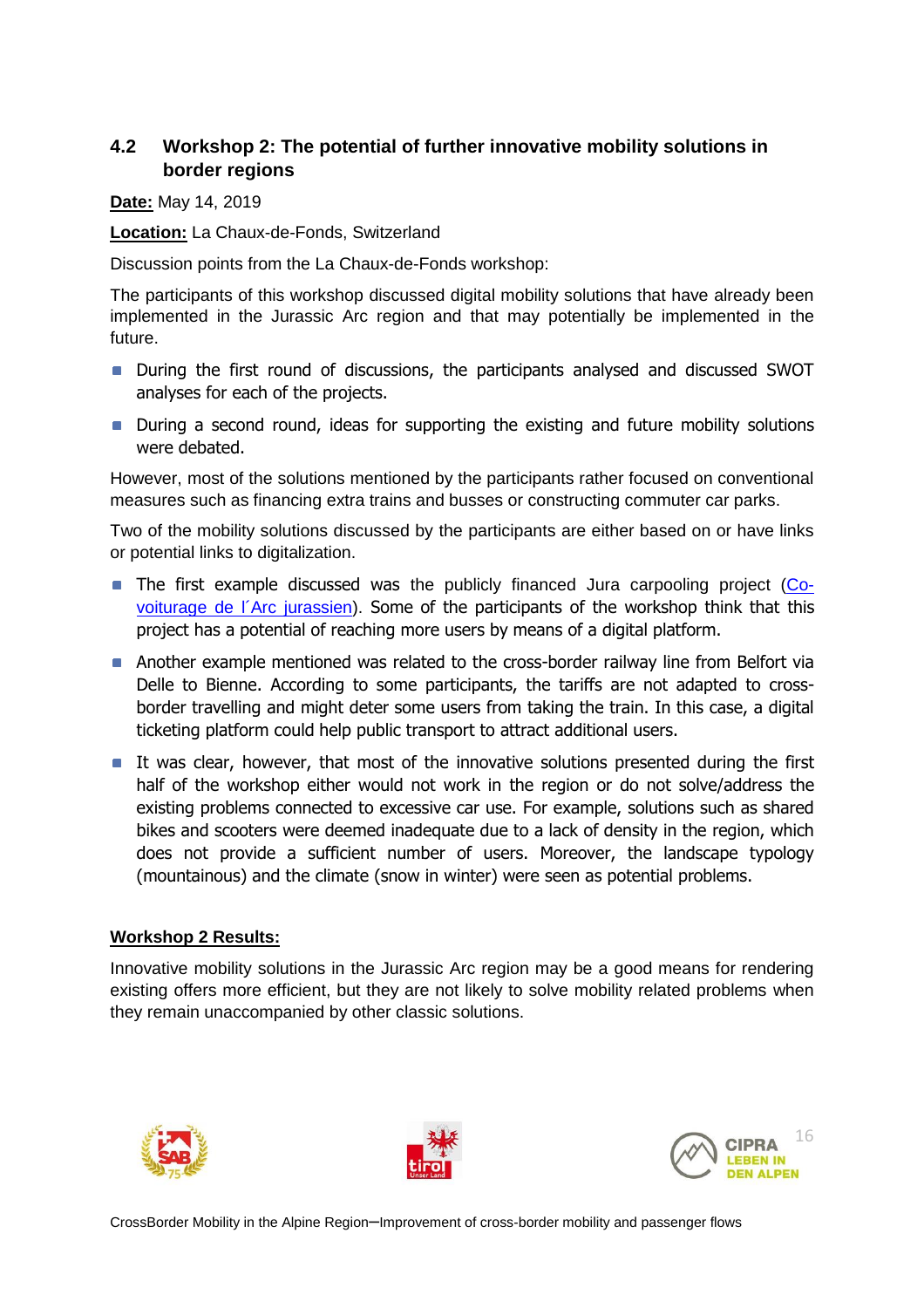#### <span id="page-16-0"></span>**4.3 Workshop 3: Links between innovative mobility solutions and mobility management**

**Date:** May 20, 2019

**Location:** Basel, Switzerland

Discussion points from the Basel workshop:

During the third workshop, representatives from the public administration and private companies reflected on how mobility management in companies can contribute to reducing individual cross-border commuter mobility in the Basel region. Major issues in this hotspot region are long traffic jams and congested public transport during the peak hours.

During the first part of the afternoon, the participants received input on the importance of innovative mobility solutions for company mobility management. Examples included the following services: Deutsche Bahn (mobility budget), VEOMO, Commutify, Liftshare, ByCycling and Covoiturage Léman.

A second presentation introduced the findings from the program "Company-friendly mobility management in Basel" that has been initiated by [Handelskammer Beider Basel.](https://www.hkbb.ch/de/dienstleistungen/mobilitaetsmanagement/index.php)

Intense discussions took place during the workshop:

- **Session 1 analysed the starting position of company mobility management with regard to** cross-border transport.
	- Several good examples were mentioned (e.g. job tickets, carpooling, parking management, bicycle parking spaces, mobility lump sum paid to employees).
	- **Many companies do not consider mobility management to be their responsibility. This** is also the case for many environmentally conscious companies that do not act unless they see that their employees´ commuting to the work place is at risk. Mobility management entails extra expenses for private companies and many see that such investments could be better utilized elsewhere. In such circumstances, companies ask municipalities to launch and finance mobility management projects.
	- **There are a number of obstacles to reduce commuter traffic by car, e.g. missing** public transport links, unfavourable taxation of home office work by French employees in Swiss companies, and deficiencies in spatial planning.
- Session 2 asked for needs for action.

#### **Workshop 3 Results:**

Several needs for action were mentioned in the second workshop session. **Some of these include innovative and digital mobility solutions that were presented in the first part of the workshop, such as company mobility budgets, mobility information, and company supported carpooling/bicycle programs.**





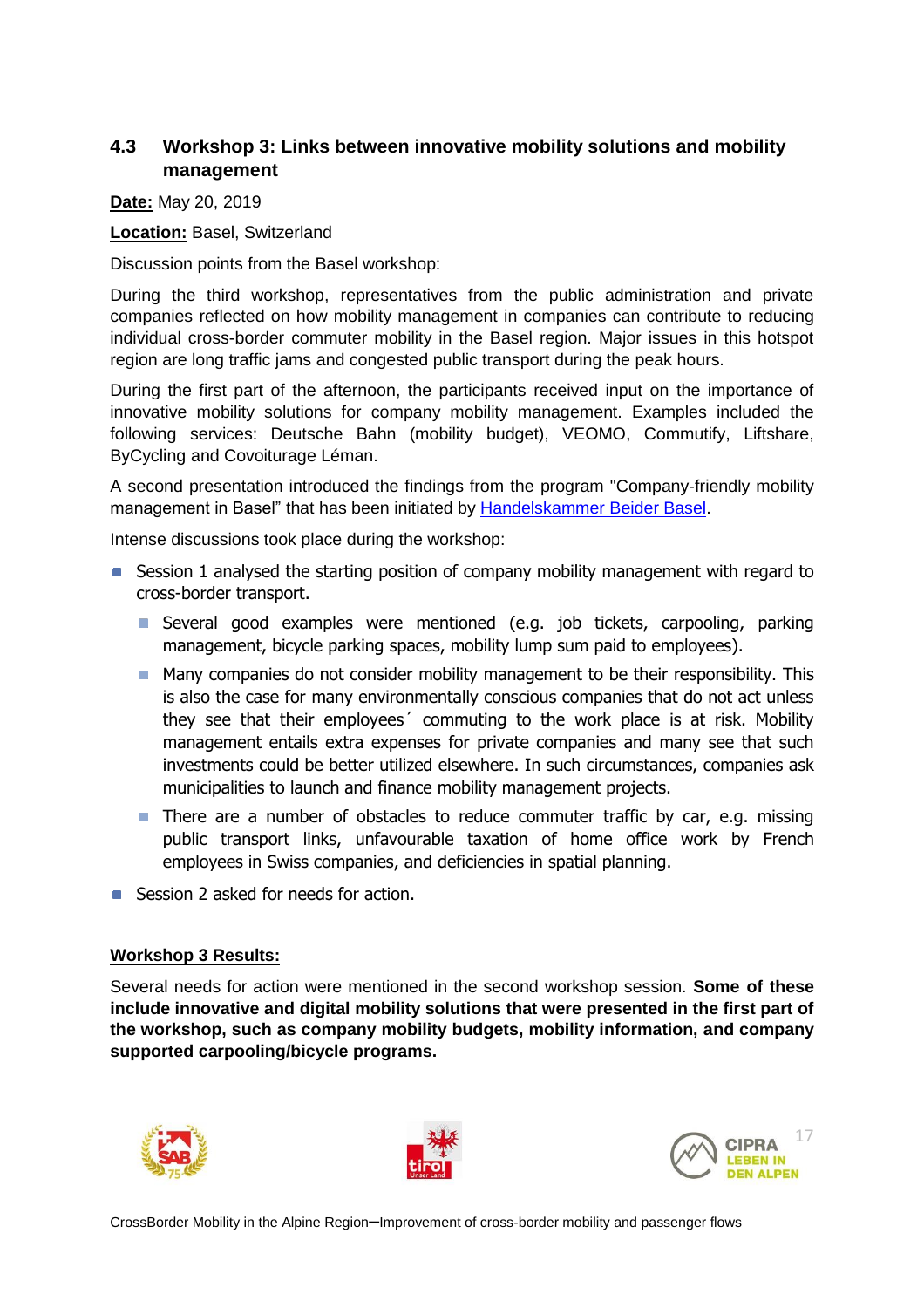## <span id="page-17-0"></span>**5 Summary of the potentials of innovative mobility solutions and final recommendations**

The participation in the above mentioned workshops has shown the potentials as well as the limitations that public authorities and public transport operators are faced with when thinking about innovative mobility solutions. It is quite clear that there is no silver bullet solution that will be suitable for all hotspots. Nevertheless, the project did lead to a better understanding of how such solutions could be useful and what public authorities and operators can do to push for the implementation of similar solutions.

- **The project provides a good overview on a wide range of innovative solutions. The** SWOT analyses link archetypes to the hotspots in which they can be implemented (check Annex II: Archetype Factsheets).
- **Framework conditions or enabling factors must exist in order to ensure project success.** These factors, such as funding, political will, drive to innovate, etc., are crucial for project success.
- As examples of already implemented projects have shown, on the one hand, there is a great potential for innovative mobility solutions to enhance public transport and to improve mobility, especially in border regions. On the other hand, these mobility solutions have to fit to the potential, the needs, and aims of the regions. As a result, an innovative mobility solution is not an aim in itself, but it has to support and be in line with regional strategies.
- **Innovative solutions are not stand-alone but must build on an initially well established** basic offer in order to ensure success. The introduction of a public transport mobile ticketing app without a proper public transport offer will not achieve much to increase public transport ridership. With that said, there is a potential for using innovative solutions to achieve higher efficiency in the existing networks (e.g.: information, e-ticketing, sharing, etc.)
- **Success of potential projects depends on local support by the public authorities, transport** operators, and citizens. If a sense of ownership of a project or idea is not established, then it will be difficult to achieve success.
- It is unlikely that innovative mobility solutions that require significant investments, such as shared mobility, can be implemented without subsidies outside of urban agglomerations.
- I Idea competitions in the different hotspots are a way to ensure the involvement of local actors who are interested in testing these new concepts in their regions. These competitions can collect ideas for potential innovative mobility solutions from different public sector actors in the Alpine Region (e.g.: an Alpine Region competition).